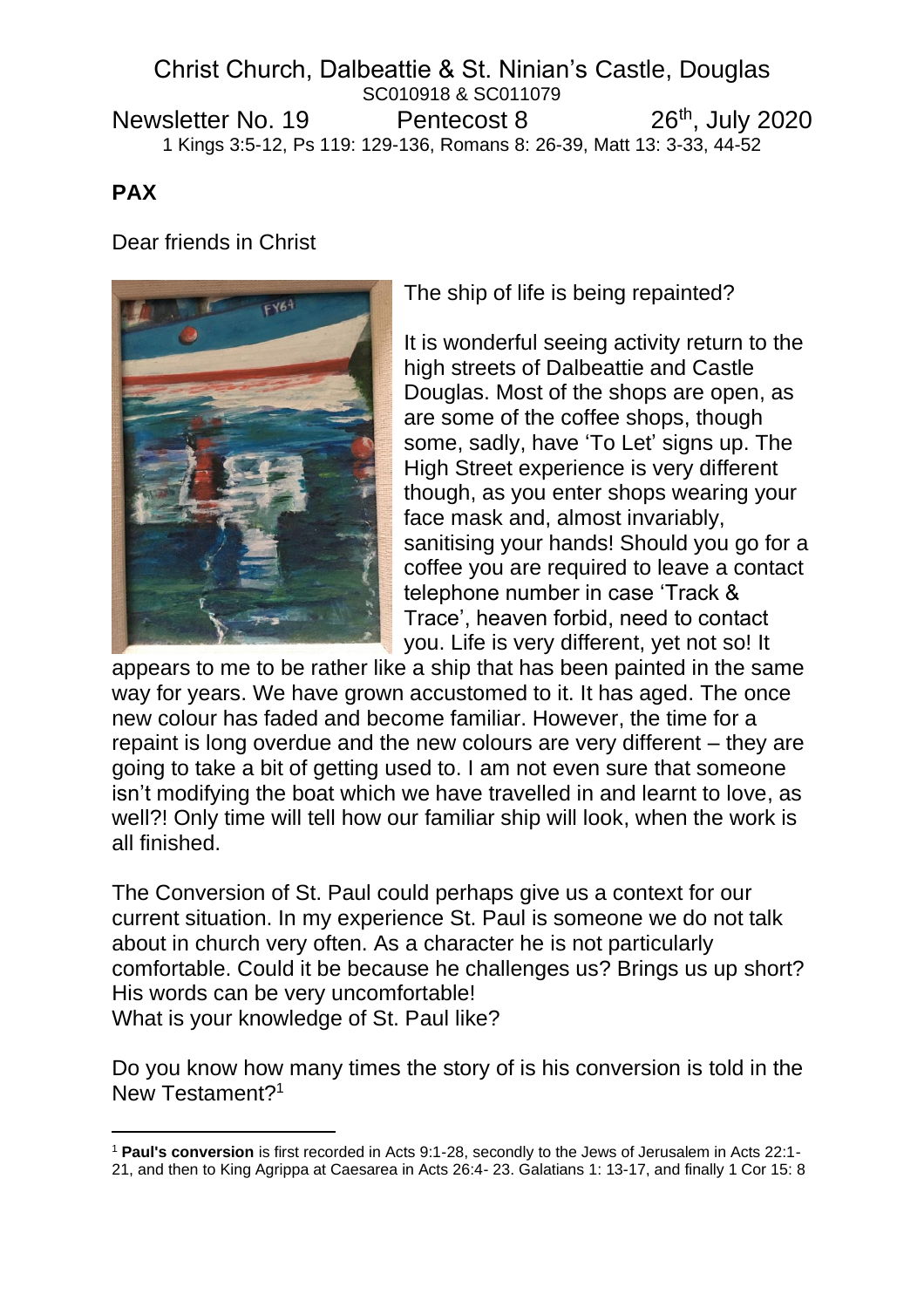In Luke's account, in Acts, we find Paul going about his daily work, travelling to Damascus,<sup>2</sup> when suddenly everything changes  $-$  his life is transformed. Everything that he had worked against, he now finds himself preaching and doing! He has moved from being a Pharisee to a Publican! He sees that his living out of the Law (found in Leviticus) has led him to participate in putting Jesus to death! His following of The Law has made him a sinner! This is a huge turnaround. Paul's journey from Straight Street (where he met Ananias and began his relationship with the Christian Community) is a journey into holiness. His holiness is not a legal formula to be followed, but a Way to Life! A life that leads to death and beyond…

This is how we must see the future: It is an opportunity to correct the wrongs which we have discovered in our society and the world. We have the chance to be truly Holy! Through our experience of 'lockdown' we have reconnected with nature in a far more positive way than the nature programmes we have loved to watch. We have learnt about the plight of others and how we must value them. The life of society and the Church have become far too complex. Now, is the time to plan and recover our future and the lives of those who have suffered so much in the past.

To understand where God is leading us. We should meditate on the Beatitude:

'Blessed are the pure in heart," Matt 5: 8

Deep in the depths of this Beatitude is the road ahead. It is not legalistic: It is quite simply the Way to 'new' Life!



Yours in Christ Christopher Rector

<sup>2</sup> Acts 9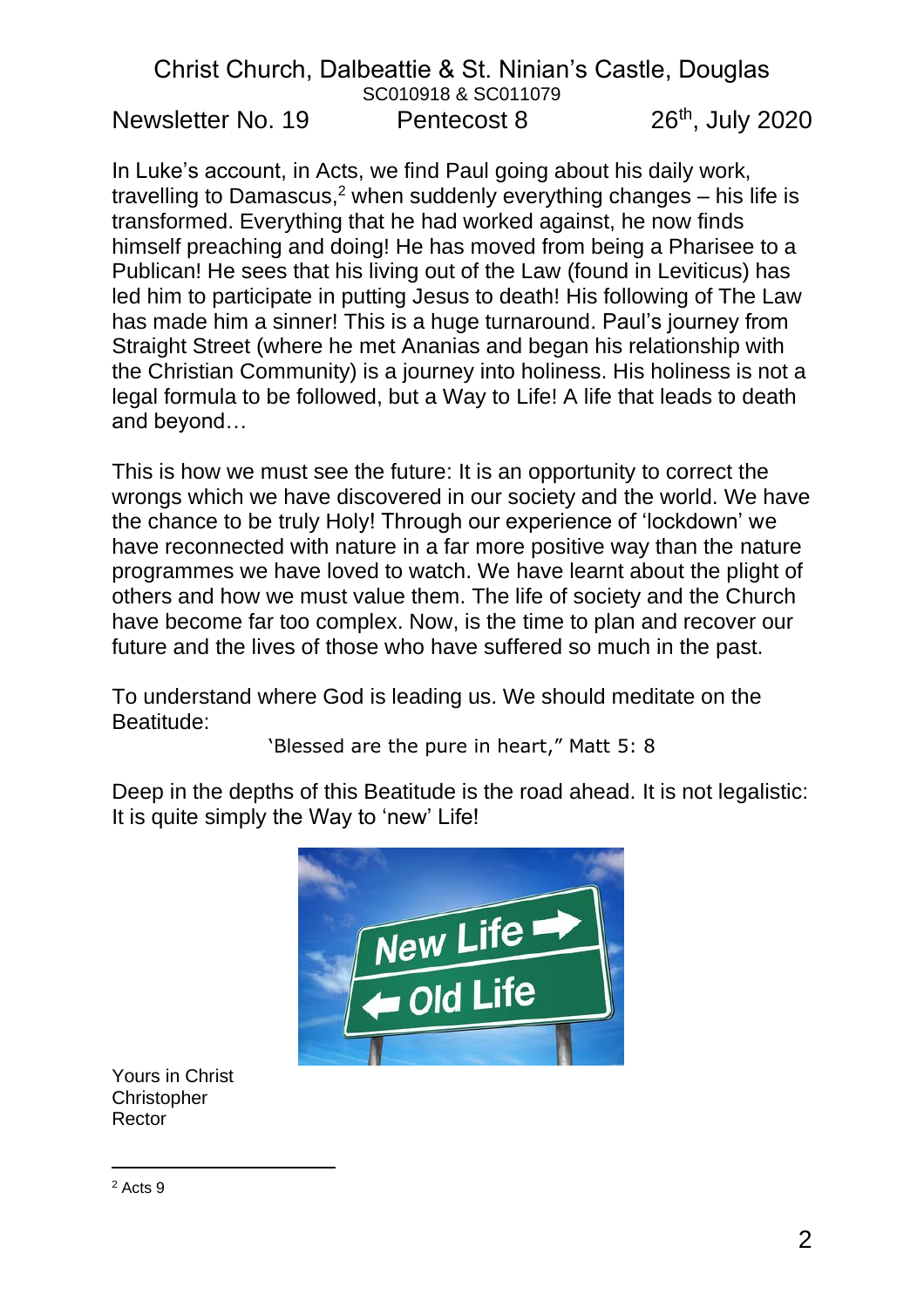**Articles, pictures and contributions to the Newsletter would be very welcome. Please send all contributions to me for Thursday.**

### **How Our World Is Changing:**

On Thursday evening Jenny Wright, Edith Thorp and myself met with our new bishop, the Rt Rev Kevin Pearson and his wife Elspeth, without leaving home! All by the magic of the internet and a Zoom Regional Council meeting. Which made us look like a pack of 21 playing cards. Bp. Kevin told us that his favourite passage in the Bible was from The Letter to the Philippians chapter 2: 1-12 which can be summed up in these words "*Let the same mind be in you as in Christ Jesus."* This was his message to us. Bp. Kevin hopes to spend a week being physically present in Galloway, getting to know us all, as soon as it is possible. Our meeting lasted one and a half hours with no travelling taking place!

This week I have attended a World Community of Christian Meditators (WCCM) Retreat in France, at Bonnevaux, all possible through the magic of the internet.

The possibilities in our new world are endless. It is up to us to make the most of them and be Christ-like in our daily lives, as we work towards the coming of God's Kingdom.

Do you have a vision you could share with us for the church?



Here is an example of what Zooming can look like: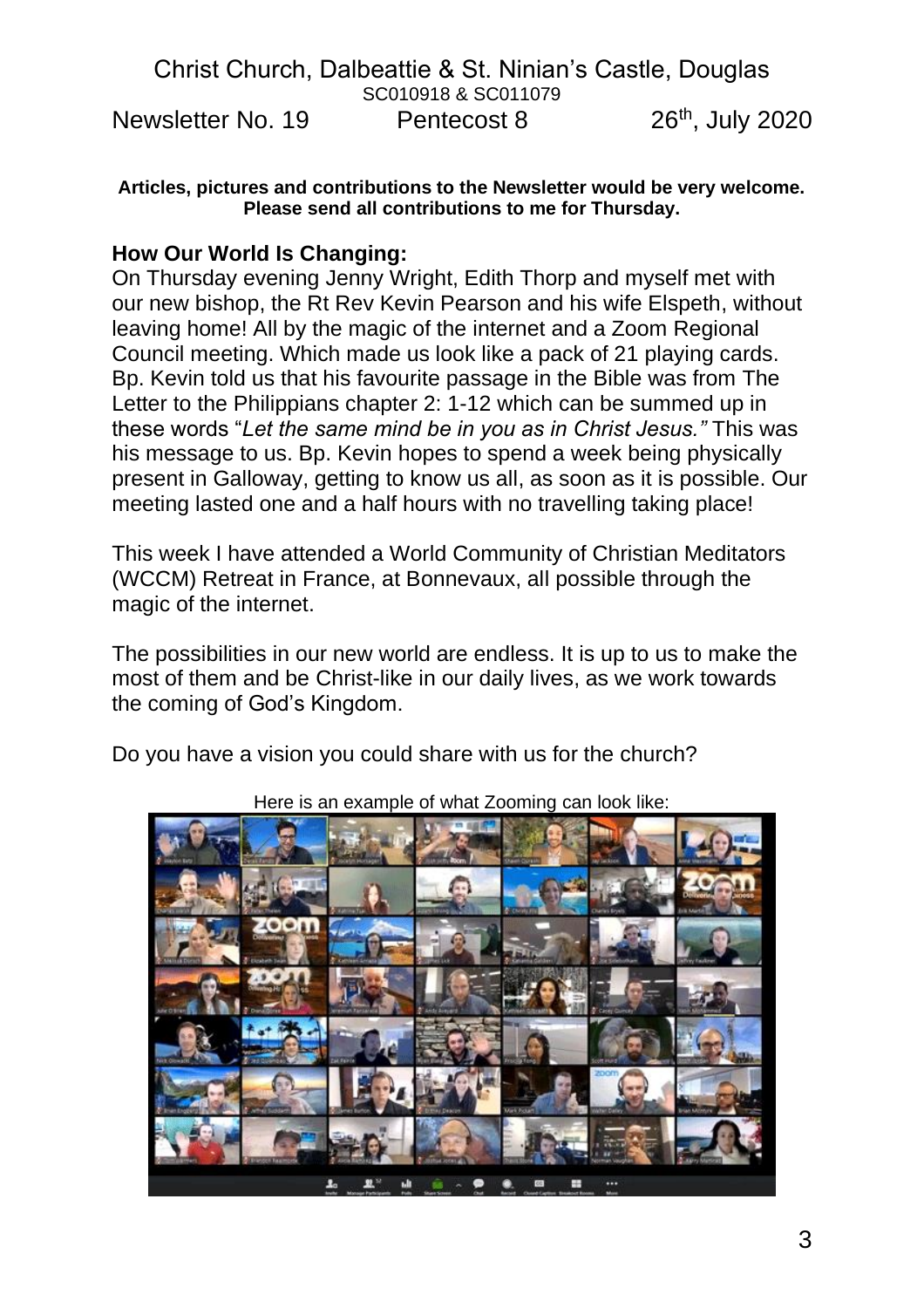

**Blessing for the Place Between by Jan Richardson** *(A special prayer for us all.)*

When you come to the place between.

When you have left what you held most dear.

When you are traveling toward the life you know not.

When you arrive at the hardest ground.

May it become for you a place to rest.

May it become for you a place to dream.

May the pain that has pressed itself into you give way to vision, to knowing.

May the morning make of it an altar, a path, a place to begin again.

#### **Please hold in your prayers:**

Please continue to pray for Gill Piper – now at home. Francis and Jean Turnbull would appreciate your continued prayers.

RIP Leslie Francis Hanbury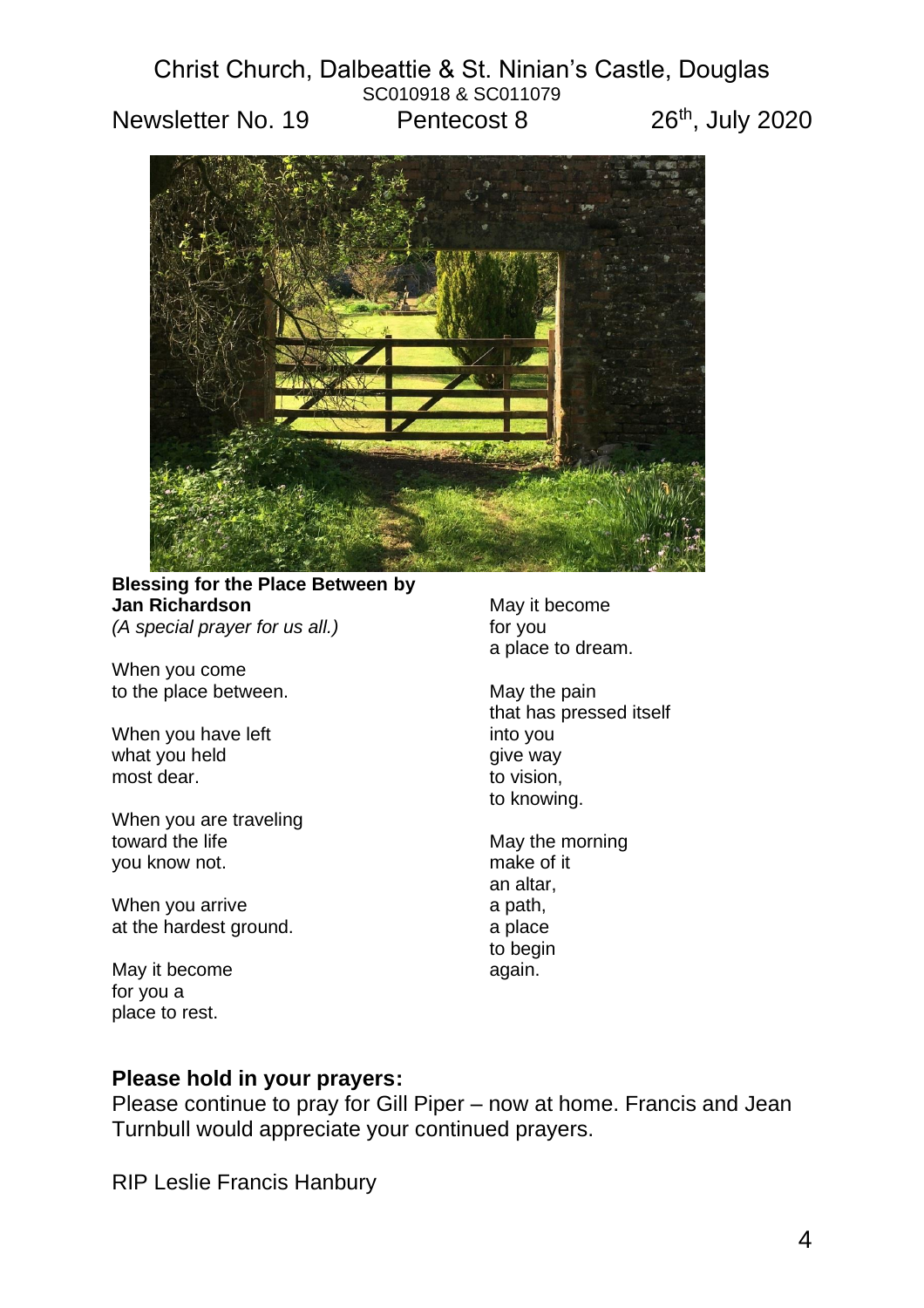#### **Prayer Themes for Wc. 26th July**

| Pentecost 8 | Pray for the Church and it's life of witness. For<br>The Rt Revd Kevin Pearson Bp Glasgow &<br>Galloway, and his wife Elspeth. |  |  |
|-------------|--------------------------------------------------------------------------------------------------------------------------------|--|--|
| Monday:     | The NHS, our local surgeries, and all at DGRI.                                                                                 |  |  |
| Tuesday:    | For those affected by the Coronavirus.                                                                                         |  |  |
| Wednesday:  | Our local community, key workers & volunteers.                                                                                 |  |  |
|             | Bothwell House, Hanover House, Carlingwark                                                                                     |  |  |
|             | Care Home, Barlochan House Care Home,                                                                                          |  |  |
|             | Munchies Park House, and Alma McFadyen                                                                                         |  |  |
|             | Care Centre.                                                                                                                   |  |  |
| Thursday:   | The Government, and all in authority.                                                                                          |  |  |
| Friday:     | For those with job insecurity or financial                                                                                     |  |  |
|             | difficulties. For a renewal of the Christians                                                                                  |  |  |
|             | Against Poverty (CAP) scheme in Dumfries &                                                                                     |  |  |
|             | Galloway.                                                                                                                      |  |  |
|             | For refugees throughout the world.                                                                                             |  |  |
| Saturday:   | For Guidance of the Holy Spirit, and for                                                                                       |  |  |
|             | ourselves.                                                                                                                     |  |  |

#### **Gospel Readings for the 17 th week of Ordinary Time (Proper 17)**

| Sunday    | Pentecost 8                              | Matt 13: 3-33, 44-52 |
|-----------|------------------------------------------|----------------------|
| Monday    | John Comper Pr.                          | Jn 10: 11-16         |
| Tuesday   | Samson Bp.                               | Jn 21: 15-17         |
| Wednesday | Ss. Martha & Mary                        | Jn 11: 19-27         |
| Thursday  | Silas Companion of St. Paul Matt 9: 35ff |                      |
| Friday    | St. Ignatius of Loyola Lk 14: 25-33      |                      |
| Saturday  | feria                                    | Matt 14: 1-12        |

# **St Samson of Dol. 28th July**

Samson was born in Glamorgan, South Wales c 485. His parents, Ammon and Anna, had been childless for many years. When Samson was born they dedicated him to God in thanksgiving for his birth. He was brought up in the abbey at Llantwit Major where he was ordained deacon and priest. Later he went to the abbey on Caldey Island where he served first as cellarer and later became the Abbot. He resigned as Abbot following a preaching

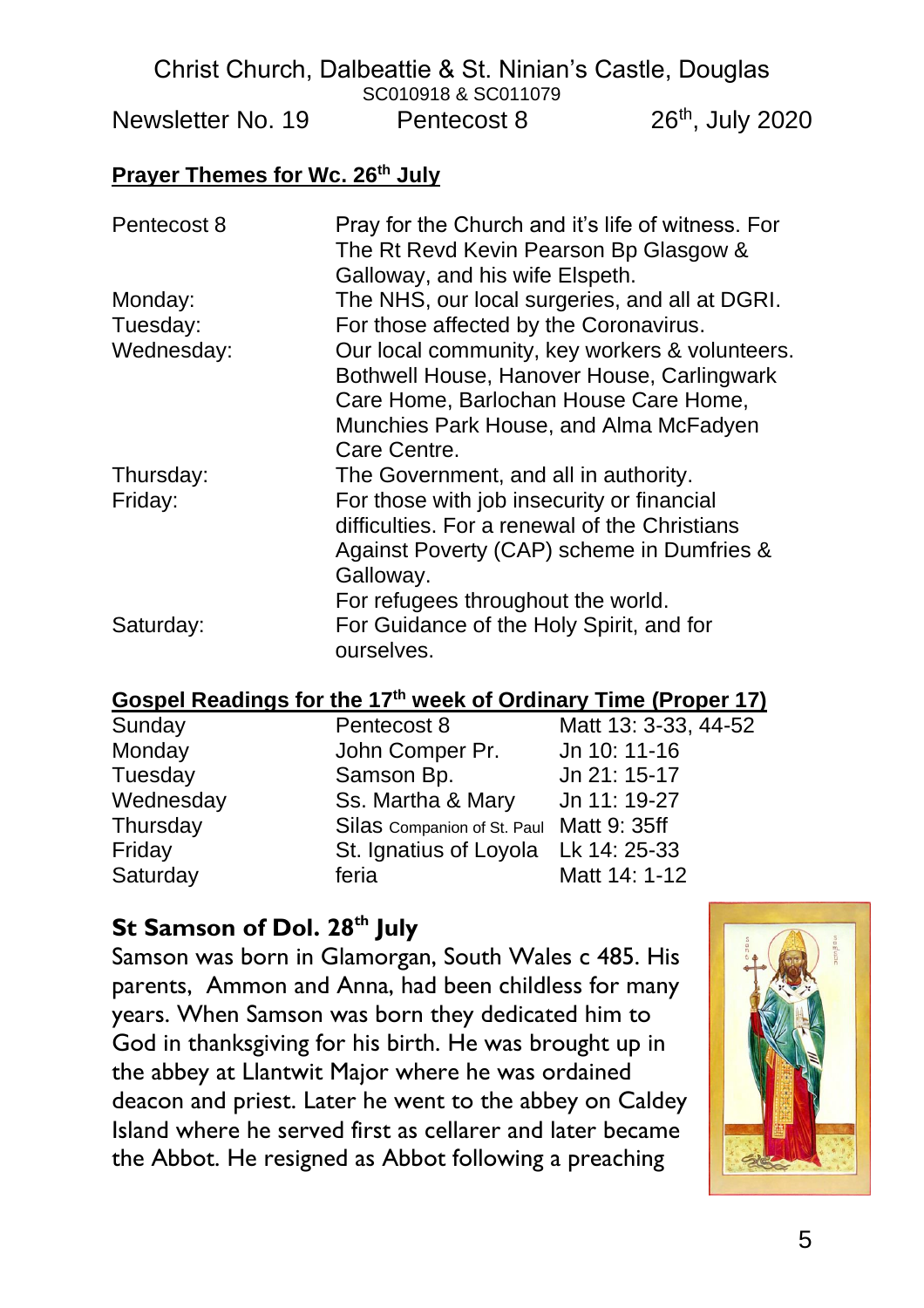tour in Ireland. He lived as a hermit in South Wales before travelling to Cornwall where he was ordained as a bishop and worked as a missionary, founding monasteries and churches throughout the county. Eventually he crossed the channel to Brittany where he continued his missionary work. He was given land to build a monastery, this became the town of Dol and was the spiritual centre of Brittany. He was later appointed bishop of Dol. He continued to travel as a missionary but was also involved in political affairs in the region. He is credited with many miracles throughout his life. When he felt that his life on earth was ending he set out on a final missionary journey which only ended with his death. He was buried with great ceremony in the cathedral church in Dol but later his bones seem to have become relics in many places including Caldey Abbey.

# **A Message from St. Ninian's Treasurer: Fred Coulthard**

A brief update on how the virus has affected the way the Diocese views the collection of offerings and our own position.

The use of collection bags and indeed cash is strongly discouraged for the foreseeable future, for obvious reasons. The Diocese recommends that, if at all possible, congregations should move to a standing order system, to replace the freewill envelopes and cash in the bag. Please, therefore, give serious consideration to this and, if you wish to follow this advice, contact me on 07702 166372 to discuss the appropriate form.

So far, as our own church is concerned, we are, as members will be aware, blessed with assets well above the norm for a church of our size. At the moment however, we are largely without income, other than via our investments (where companies are cutting dividends), and members standing orders, as mentioned above. As a result of this, our cash reserves are starting to dwindle and now is not the time to be selling shares if it can be avoided.

In an earlier edition of the magazine I asked if those who normally gave weekly could set aside their contributions for the future. Hopefully, that has been happening and I am especially grateful to those of you who have periodically sent me a cheque in that connection. It would now be extremely helpful if anyone else who has been saving their collection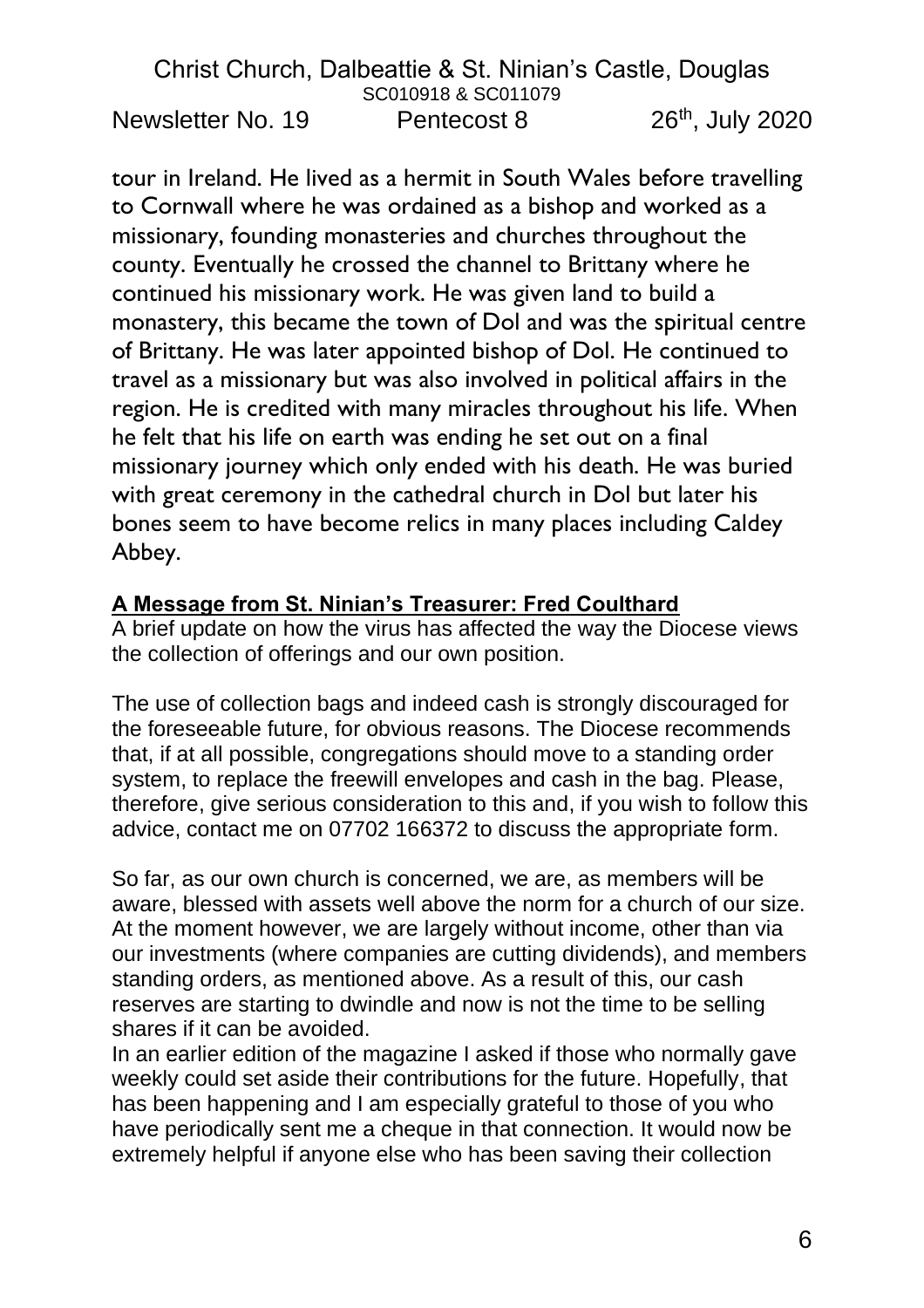Christ Church, Dalbeattie & St. Ninian's Castle, Douglas SC010918 & SC011079

Newsletter No. 19 Pentecost 8 26<sup>th</sup>, July 2020 could similarly send me a remittance to 1 Ardcoil Avenue Castle Douglas DG7 3EG.

I fully appreciate that times are hard at present and that some members may not feel able to make over lump sums – any contributions however would be most welcome.

Finally may I express the hope that you are all keeping well and safe in these difficult times.

Fred.

# **Bible Quiz 4 Answers**

- 1. Who were Cain and Abel? Sons of Adam and Eve
- 2. What is the most popular name in the Bible? Shemaiah  $-27$  men named this
- 3. What was the name of the tower built to try to reach up to heaven? Tower of Babel
- 4. Did Adam live to be 90 or 930? 930
- 5. What special food did the Israelites eat the night they escaped from Egypt? (3 things) Bread, lamb, bitter herbs
- 6. Who went from a prison cell to a palace in one day? loseph
- 7. Where did Noah's ark finally come to rest after the flood? Top of Mount Ararat
- 8. Who only cut his hair once a year when it got too heavy? Absalom
- 9. Which musical instrument did King David play? Harp
- 10. Why did some little boys mock the prophet Elisha? He was bald
- 11. What was Samson famous for? Great strength
- 12. Which bird was believed to be immortal, always renewing its
- 13. strength? The eagle
- 14. Where was Jesus baptised? In the river Jordan
- 15. What are the first recorded words of lesus? "Why did you seek me?"
- 16. How many disciples did Jesus have? 12
- 17. Which 2 books of the New Testament were written by a doctor? Luke and Acts
- 18. Which animal did Jesus ride when he entered Jerusalem on Palm Sunday? A donkey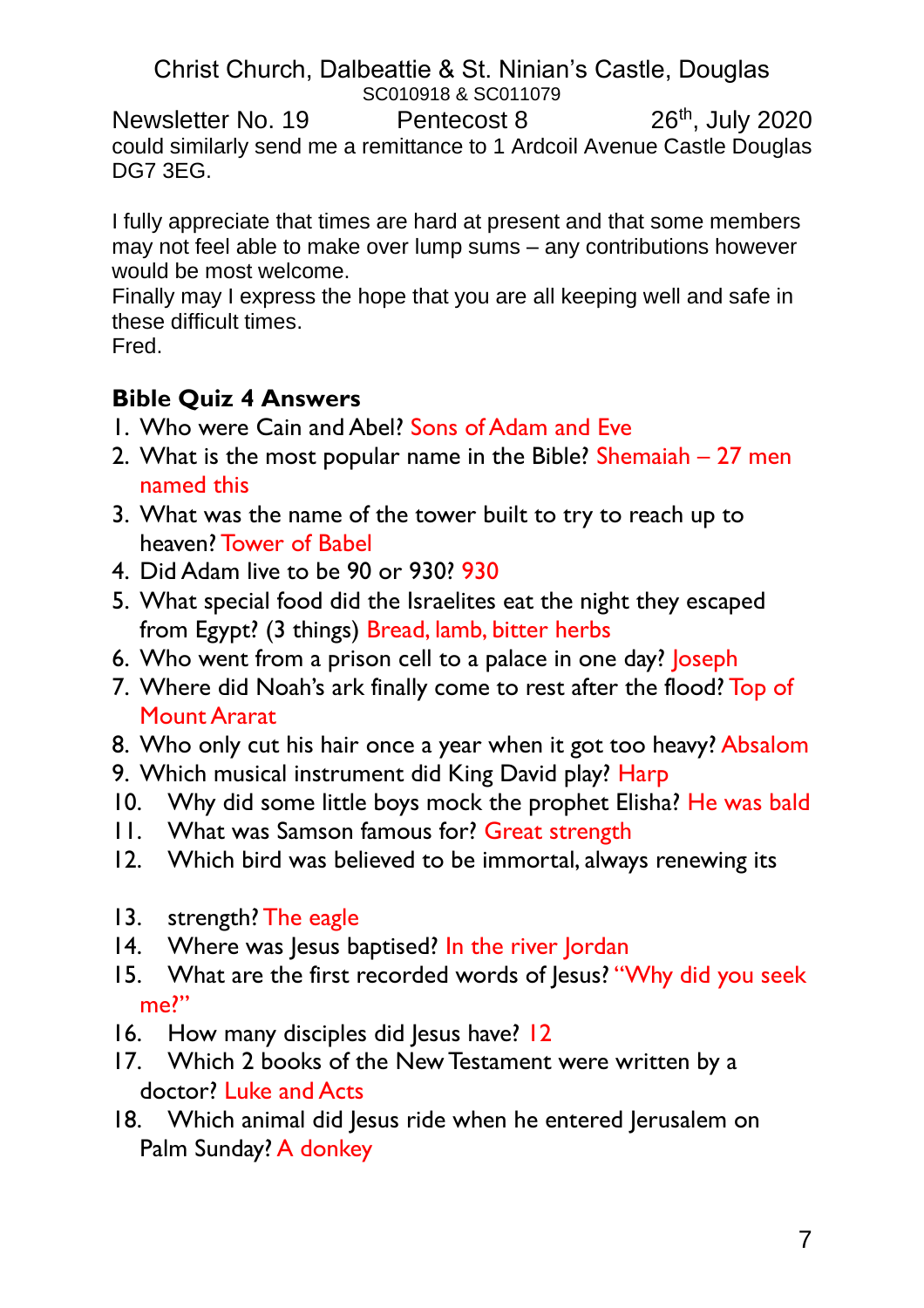- 19. Apart from a flaming pot, what else did God show Abram? A blazing torch
- 20. What happened to Saul on the road to Damascus? "A light from heaven flashed about him"
- 21. When in prison, who did Paul ask to bring him his cloak, books and parchments? Timothy

based on quizzes in *Family Bible Flip Quiz.*© Miles Kelly Publishing Ltd 2002

# **Galloway Food Banks**

Manager Sarah-Jane Allsopp. If you cannot attend tel: 07730 788 335 or email [projects@castledouglas.info](mailto:projects@castledouglas.info) and they will deliver to your door.

**The Heart of Galloway Visitors Centre, Castle Douglas**

Open 12noon to 2pm

**The Heart of Galloway food bank,24 High Street, Dalbeattie.**

If you need food, drop in Monday-Friday 12noon-2pm.

Useful Contacts:

National COVID-19 Helpline 0800 111 4000 For people who don't have family or existing community support and can't get online and who are over 70, disabled, require the support of mental health services, are pregnant or receive a flu jab for health reasons, will be directed to our dedicated local team who can offer essential assistance. NHS24 111 www.nhsinform.scot Emergency 999 Doctor Out of Hours 111 Dumfries and Galloway Council 030 33 33 3000 www.dumgal.gov.uk/SupportDG Business Support Helpline 01387 260280 Mon-Fri 9am-5pm Multi Agency Safeguarding Hub 030 33 33 3001 Social Work Out of Hours 01387 273660 Third Sector Dumfries and Galloway 0300 303 8558 Dumfries and Galloway Citizens Advice Service 0300 303 4321 www.dagcas.org Samaritans 116 123 SHOUT Text SHOUT to 85258 for free Scotland's Domestic Abuse Helpline 0800 027 1234 Age Scotland 0800 12 44 222 Mon-Fri 9am-5pm Shelter Scotland 0808 800 444 Mon-Fri 9am-5pm LGBT Helpline Scotland 0300 123 2523 Childline 0800 1111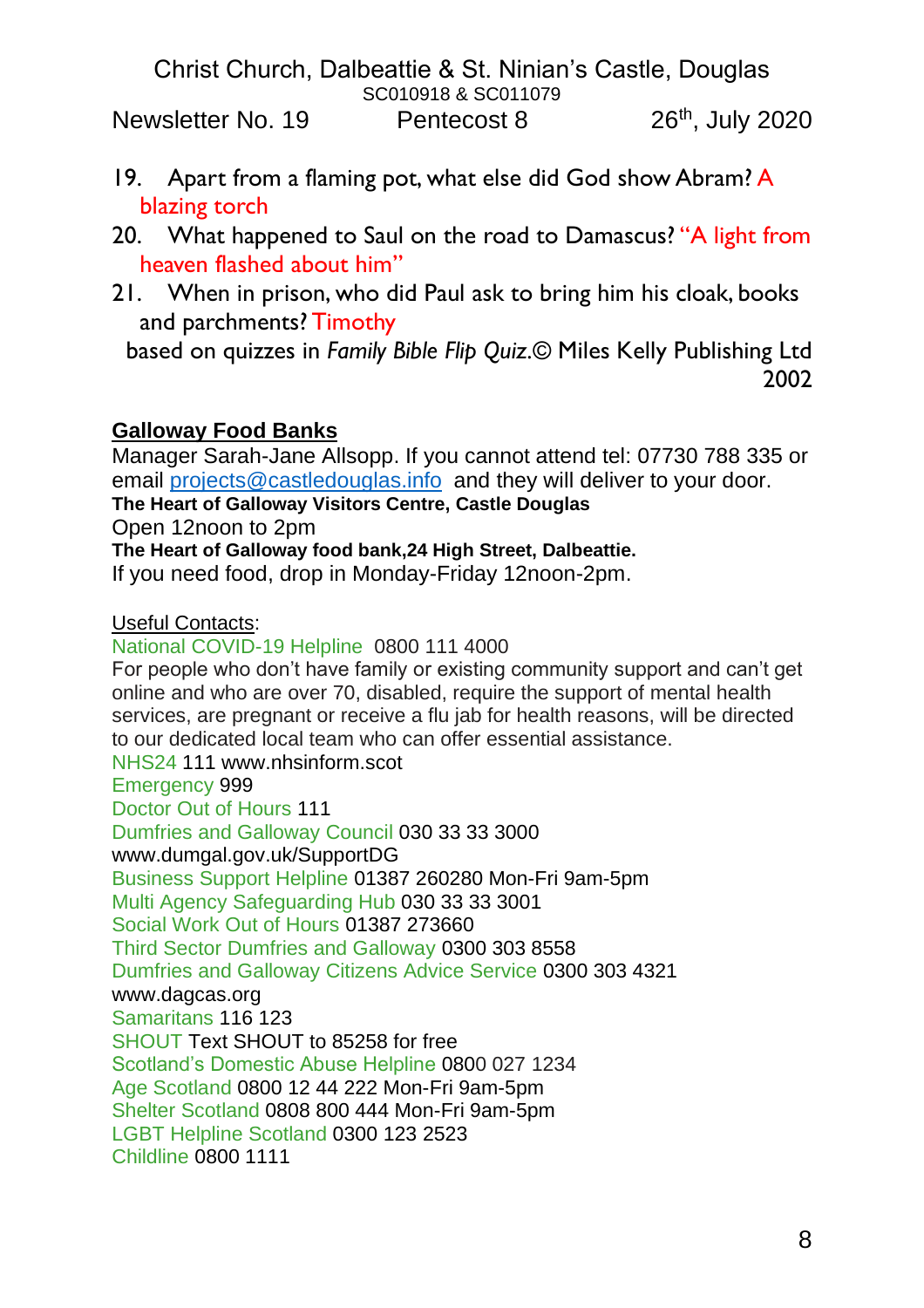## **Dumfries & Galloway Community News**

[https://supportdg.dumgal.gov.uk/media/23254/Community-Bulletin-](https://supportdg.dumgal.gov.uk/media/23254/Community-Bulletin-Edition-29/pdf/Friday_24_July_Community_Newsletter_web.pdf?m=637311761101230000)[Edition-](https://supportdg.dumgal.gov.uk/media/23254/Community-Bulletin-Edition-29/pdf/Friday_24_July_Community_Newsletter_web.pdf?m=637311761101230000)

[29/pdf/Friday\\_24\\_July\\_Community\\_Newsletter\\_web.pdf?m=637311761](https://supportdg.dumgal.gov.uk/media/23254/Community-Bulletin-Edition-29/pdf/Friday_24_July_Community_Newsletter_web.pdf?m=637311761101230000) [101230000](https://supportdg.dumgal.gov.uk/media/23254/Community-Bulletin-Edition-29/pdf/Friday_24_July_Community_Newsletter_web.pdf?m=637311761101230000)

# **Bible Quiz 5**

- 1. What creature tempted Eve to disobey God?
- 2. What are Moriah, Carmel and Sinai?
- 3. What did God ask Abraham to do to his son Isaac?
- 4. What healthy diet did Daniel and his friends follow?
- 5. What were the 10 Commandments written on?
- 6. Who hired 50 men to run ahead of his chariot?
- 7. What special food did the Israelites eat in the desert after they had escaped from Egypt?
- 8. What did God say the serpent would have to eat for the rest of its life?
- 9. What did lesus do with the 5 loaves and 2 small fishes?
- 10. What animal did Solomon ride when he went to be crowned king?
- 11. Where did Jesus grow up?
- 12. When did Jesus say to his parents, "Why do you seek me?"
- 13. Who wrote over 1000 songs?
- 14. Who climbed a tree to get a better view of Jesus?
- 15. When was it "dark from the  $6<sup>th</sup>$  to  $9<sup>th</sup>$  hour"?
- 16. What was King Solomon famous for?
- 17. Who ruled Palestine at the time of Jesus?
- 18. What 3 things did Timothy take to Paul in prison?
- 19. How many gospels are there?
- 20. Who tied up his own hands and feet to show Paul what would happen to him?

based on quizzes in *Family Bible Flip Quiz.*© Miles Kelly Publishing Ltd 2002